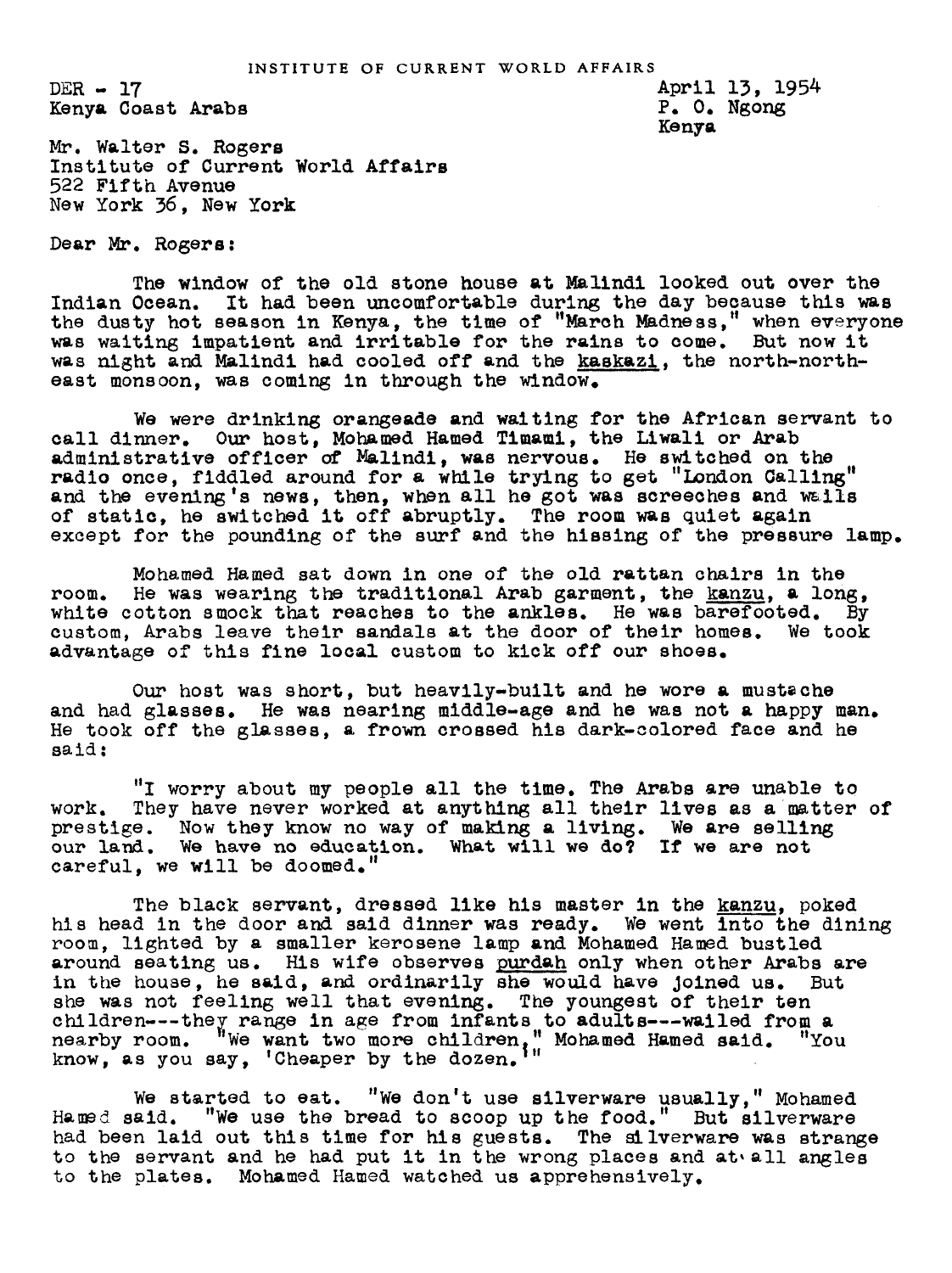$DER - 17$   $- 2 -$ 

"You like  $it?$ " he asked. "It is not spiced too much? You would perhaps like omething else? You would like & little more of this? Please do not hesitate to tell me if you do not care for our simple Arab food." We assured him it was fine and we meant it. The dinner We assured him it was fine and we meant it. The dinner consisted of fish, beans, rice and cooked bananas, all well spiced and well flavored. "I am sorry I have no wine or whisky to offer you," Mohamed Hamed said. "It is not our custom to drink alcohol. "It is not our custom to drink alcohol. I have never touched alcohol nor tobacco all my life."

Earlier in the day, our host had put on his full dress Arab robes. He had a turban, a Jeweled dagger, a Jeweled sword and robes embroidered in gold. The robes had originally been very expensive and had been handed down through his family. Now they were frayed with age and some of the gold was peeling off. It is not often that Mohamed Hamed wears them. The fortunes of the Arabs on the Kenya coast and elsewhere in East Africa have changed greatly since the old days.

 $-0 -$ 

The old days of the East African Arabs go back many long centuries. It is not known when the Arab coastal settlements were founded, but the Periplus of the Erythraen Sea, written in the first century of the Christian Era, shows that settlements of at least a temporary nature existed even then. The coastal Arabs, the Periplus relates, had established suzerainty over the local African tribes and some intermarriage was going on. The Arabs had already started exporting black slaves, and other exports included ivory, rhino horn. tortoise hell and palm oil.

In the 7th and 8th centuries, these settlements were reinforced by fresh arrivals of Arabs and Persians fleeing persecution or the vengeance of victorious enemies at home. The Persian immigrants brought a higher sort of civilization, but most of this was lost as they were assimilated by the Arabs. Subsequently the Arabs were converted to the then new religion, Islam, and for centuries to come they themselves continued to convert some of the Africans to that faith.

The Arabs lived as a land-owning aristocracy, with slave labor running their plantations. But their real source of wealth was the export trade --- which always included slaves. As Historian R. Coupland says

> "Nor did the Arabs attempt through all those centuries to exploit the agricultural resources of the country. They introduced oranges and other fruits from the East, they cultivated plantations of palms and grew sorghum, millet, beans and rice along the rivers near their towns, but mainly for local consumption.

"No crops, no cereals or cotton, were grown on <sup>a</sup> commercial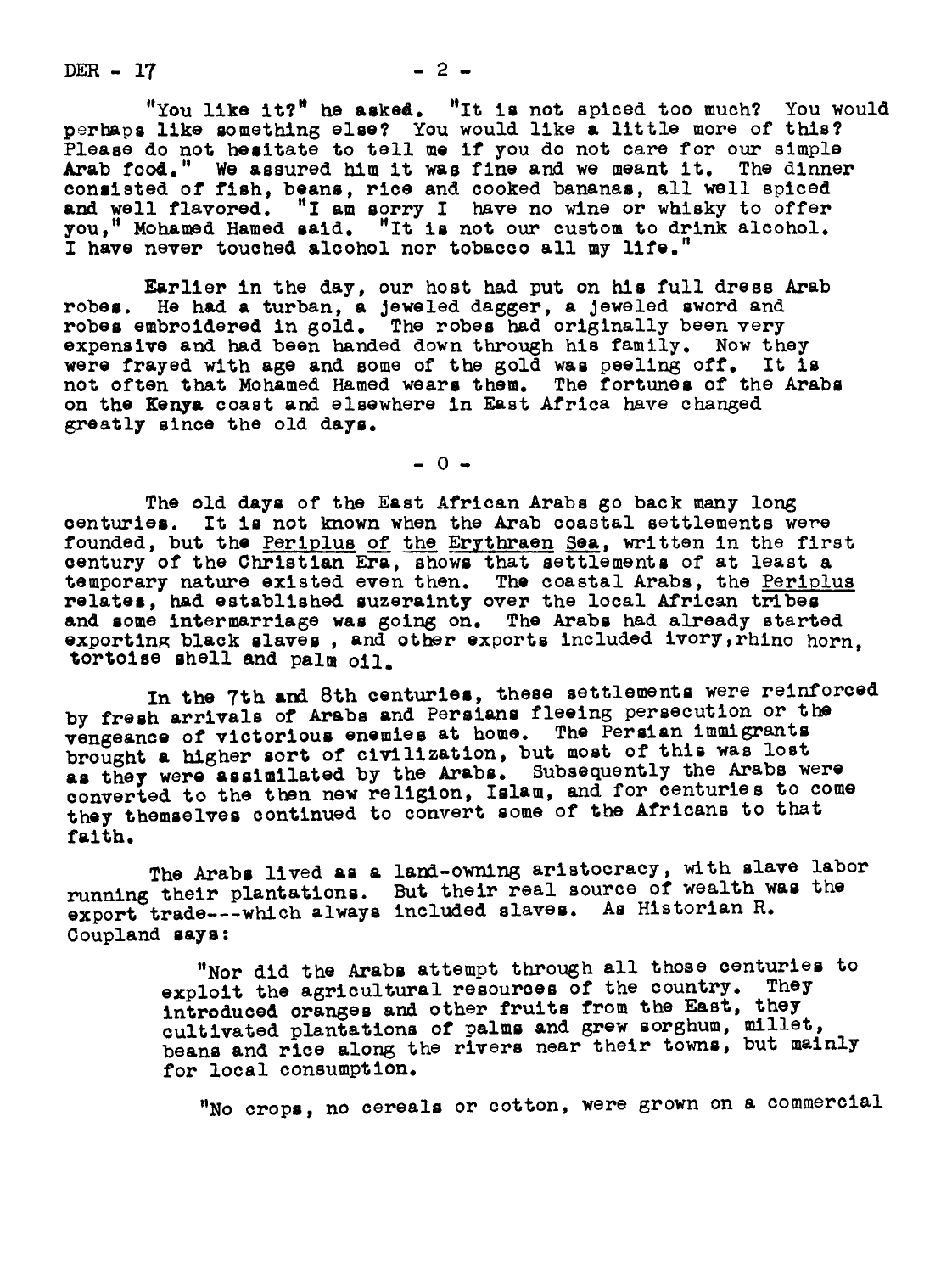scale. It was the same with live stock. Cattle, goats, sheep and poultry were bred for their own use and comfort, not for ale abroad.

"The old familiar indigenous commodities of Afrlca-- ivory and slaves and Sofala gold, coconuts and coconut oil and ambergis---sufficed for their export trade and sufficed to make them prosperous."\*

And prosperous they were. Coupland quotes a Portuguese traveler who visited Malindi around 1500 as saying that he was received in a palace strewn with carpets and rugs and furnished with stools inlaid with ivory and gold. The coastal towns, both Portuguese and earlier Arab visitors noted, had well-planned streets, stone and mortar houses, finely-carved doors and other luxuries of that age. Many of the Arabs wore expensive Jewelry on the streets and the harbors were always filled with ships. But it was a material civilization only. As Coupland says:

> "In other countries the Arabs not only preserved and passed on to their Christian enemies the legacies of Hellenism; they made their own contribution to the llterature, art and science of he world. In the lOth and llth centuries, the centers of Arab learning at Cordova, Toledo and Seville illuminated the darkness of medieval Europe.

"As late as the 13th century, the academic schools of Baghdad were still zuperior to those of Oxford and there was more education and enlightenment to be found at Cairo or Tunis or Fez than in any Christian city.

"But in East Africa, no trace of this higher life appears. The Arab travelers say nothing of these things. Fragments of architecture, some fine carving, some bits of pottery have survived, but nothing else --- no other works of art nor any writing that deserves the name of literature or science. It is difficult, indeed, to understand how the great age of the Arabs in East Africa could have been so rich in wealth and comfort and yet so poor in culture. "\*\*

The great age of these Arabs ended with more than 200 years of Portuguese domination. When the Portuguese were finally expelled from most of East Africa by the Omani Arabs, the golden age was over, but prosperity of a sort nevertheless existed. The Arab still had his land and zlavez and the zlave trade was to continue till the end of the 19th century.

The Arabs liked to live in stone town houses and direct their plantations from a distance. They were not educated, but they did have strong Islamic cultural traditions. Even if an Arab could not read, he still was well versed in the teachings of the Koran.

In earlier times, the Arab coastal towns existed as weak, independent and quarreling "city-states." When Seyyid Said of 0man established his court at Zanzibar in 1832, the Kenya coast

<sup>\* &</sup>quot;East Africa And Its Invaders," Oxford, 1938. \*\* Ibld.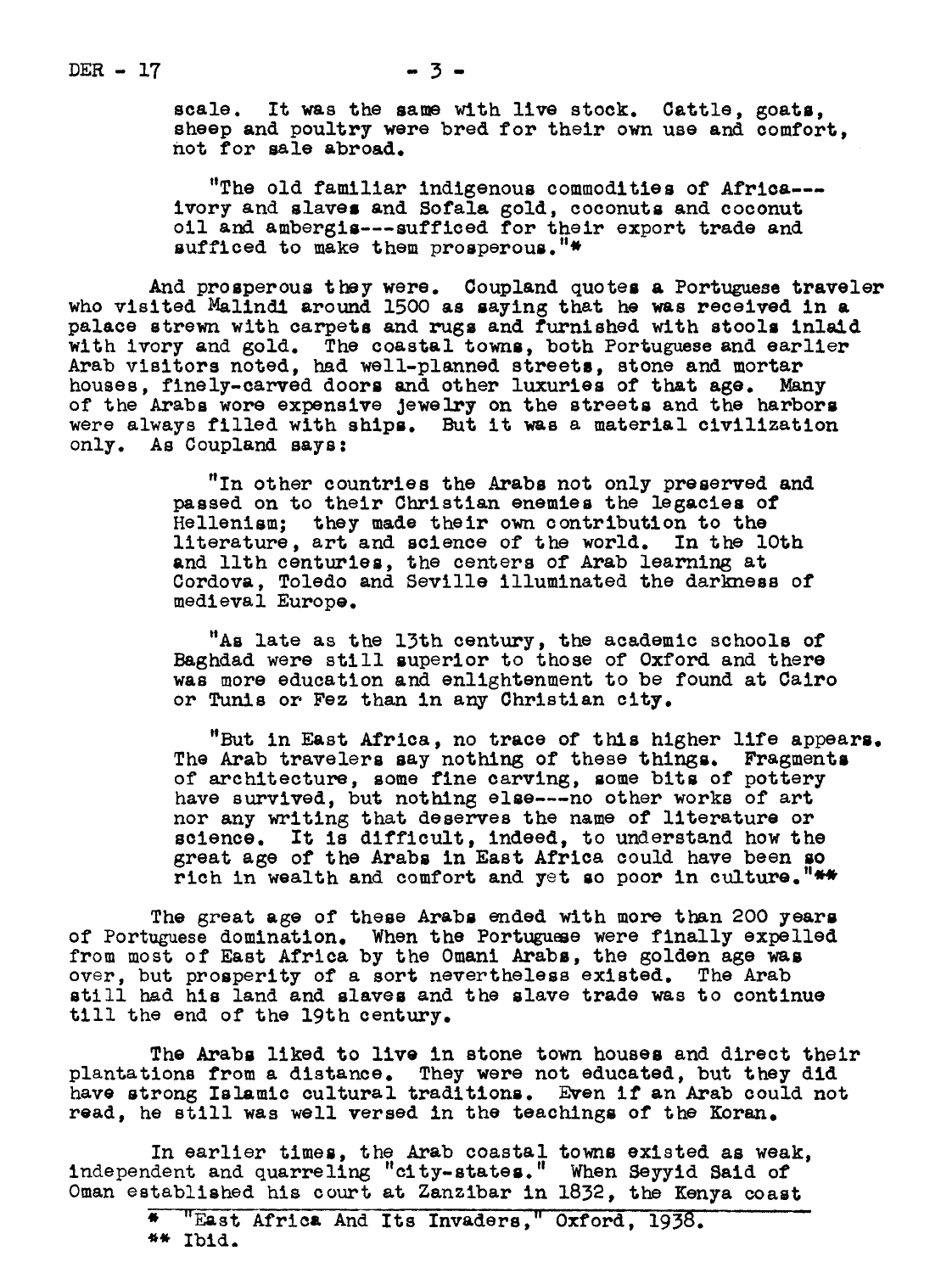$DER - 17$ 

came under his suzerainty and he appointed Liwalis or governors to represent him. But a great deal of local autonomy continued and often Seyyid Said's influence amounted to little more than being able to extract customs dues from his dominions.

The Arabs' greatest mark on East Africa was the horrorg they inflicted on the inland tribes in connection with the slave trade. But all reports have it that their dealings with their own, personal slaves were almost always far from harsh. While the Koran does not disapprove of slavery, it Inglstg on kindnegs "to those whom you hold in bondage."

The slaves were usually considered to be inferior members of the Arab family and they often dined at the game table with their master. Frequently the master wag only & few ghadeg, if any, lighter than his slaves. Intermarriage and concubinage had been going on at least since the days of the Periplus.

This was the situation that existed at the end of the last century when the British, motivated in large measure by a desire to stamp out the Arab slave trade, stepped in and remade the face of East Africa.

Slavery and the slave trade were wiped out. The British took over the Sultan's dominions in Kenya and the Liwaliz became administrative assistants and magistrateg to the bright young graduates of Oxford and Cambridge sent out to be District Officers and District Commizsionerg. The Uganda railway was completed and the vast, primitive interior was opened up. Nalrobi, one-time railway camp situated in a swamp, grew to city size in a matter of decades and soon found itself bedeviled with traffic Jamg. Upcountry African tribes began their rapid advance toward civilization. Fifty years ago, half-naked savages had stared in awe at the strange, always-hurried, always-angry white men and their railroad. Today always-hurried, always-angry white men and their railroad. the sons and grandsons of these savages have become locomotive engineers, office clerks, truck drivers and, in some cases, doctors, lawyers and members of the colony's Legislative Council. The process Is by no means over.

But for the Arabs, there has been nothing. The excitement, turmoil and progress elsewhere in Kenya has swirled around them. Slavery, the prop of their whole society, had been kicked out and neither the government nor the Arabs replaced it with something else. There began for the Arabs a period of withering decline.

His slaves free, the Arab either had to work the land himself, hire African laborers or lease it to tenants. For reasons that will be seen, the Arab chose the latter courses. The land, though, was not very good and it provided little more than subsistence for most Arab owners and their wage-earning labor or tenants.

In Malindi today, many Arabs lease their land to Africans of the Girlama tribe. The Giriama are allowed to take all the land they can handle. But with their primitive methods of cultivation, this usually amounts to only two or three acres. The Arab owners get only l0 shillings (\$1.40) a year in rent from such plots. As Arab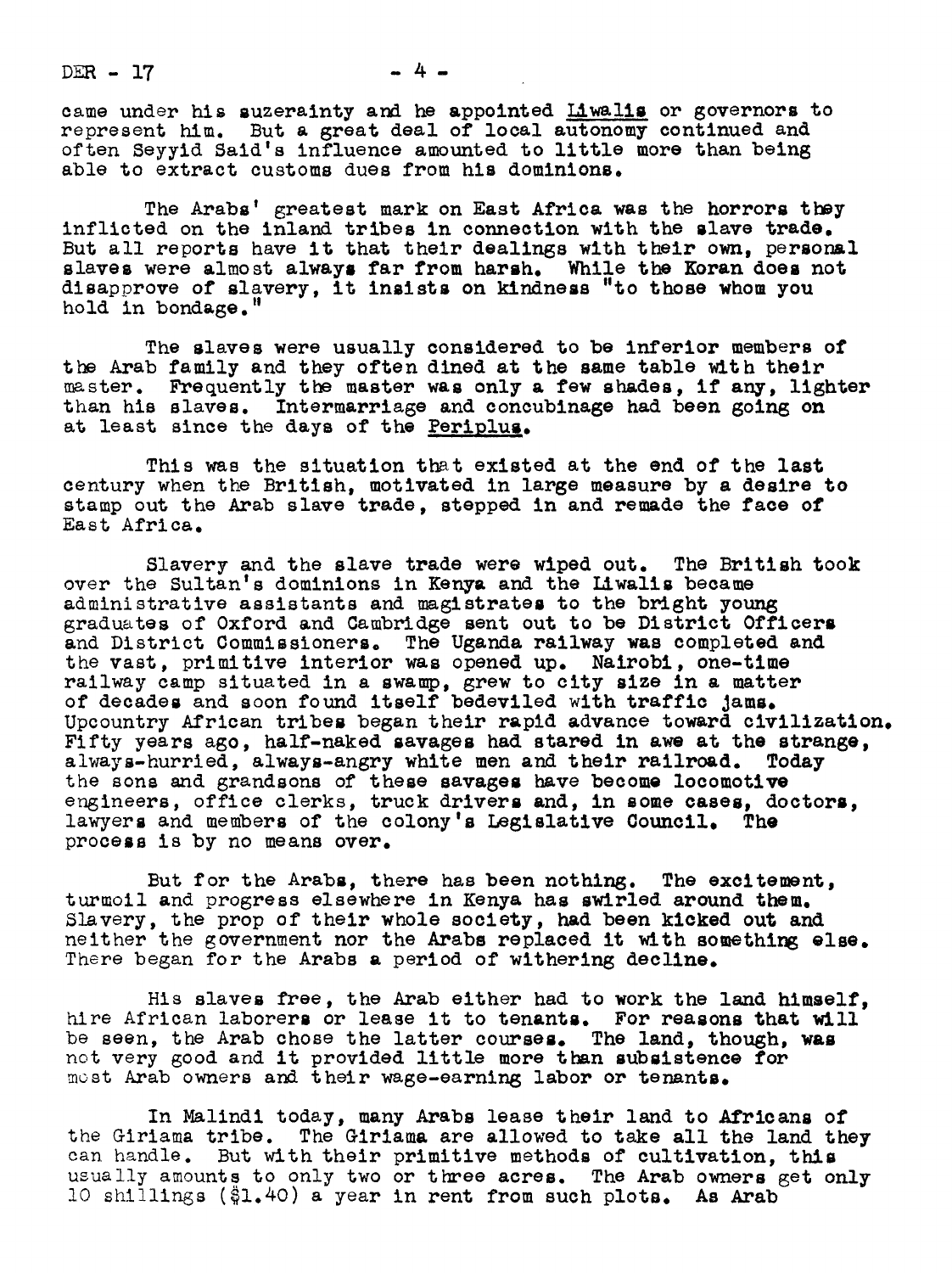$DER - 17$   $-5$   $-$ 

holdings rarely total more than 100 acres, total annual rents rarely are significant. Where labor is employed directly, profits are also meager. "If the Arabs would do the work themselves, instead of employing two or three Africans, they would have a much better life," said one educated Arab. But this is the crux of the whole problem.

The Arab does not want to work. For him, as Mohamed Hamed remarked, it is a matter of pride and prestige. His aristocratic pride has been drilled into him since birth. He is the aristocrat; the Africans are the laborers.

It is easy to shrug your shoulders and say, "Well, if he wants<br>to starve, let him." But today's Arab is but the unfortunate heir of a rigid economic and social system dating back many centuries. Western history is one long series of changes to meet new situations; Arab history here is one long situation with no changes---until the British abolished its foundation.

And on a personal level, one cannot help liking the Arabs and consequently feeling sorry for them. Along with their pride goes a measure of politeness, charm and painstaking hospitality that one seldom encounters elsewhere. Almost without exception, they are open-handed, generous and easy-going---quite the opposite of the Arab villain of the American movies or the Egyptian Arab one encounters on the streets of Cairo.

Unfitted for work and faced with only meager incomes after the abolition of slavery, many Arabs here then made a choice that only hastened their decline: they began selling their land bit by bit to Europeans and Indians. With the money so realized, these Arabs went blithely off to enjoy the unproductive and much-desired town life. The process continues. That it can end only in disaster for the Arab community is evident. But the fatalistic and improvident Arab pays but little heed to the future.

This fatalistic attitude, coupled with an almost universal passivism and lethargy, is another factor that mitigates against Arab adjustment to the changed conditions of their environment. Misfortune is always shauri Mungu, "An affair of God." It is never an affair of the Arabs. "The Arabs have never attempted to improve their way of life," one Arab said. "They've remained in the same category. They havn't the ambition to uplift their lot." Then he shrugged and said, "But, they seem to be happy."

Lethargy has been carried to the point where some Arabs lost their lands because they never bothered to put in their claims when the government began surveying the coast. The unclaimed land was taken over by the government as Crown land. No one can get too energetic along the coast, particularly in the hot season, but other immigrant races---European and Indian---nevertheless manage a degree of industry. But not the Arab.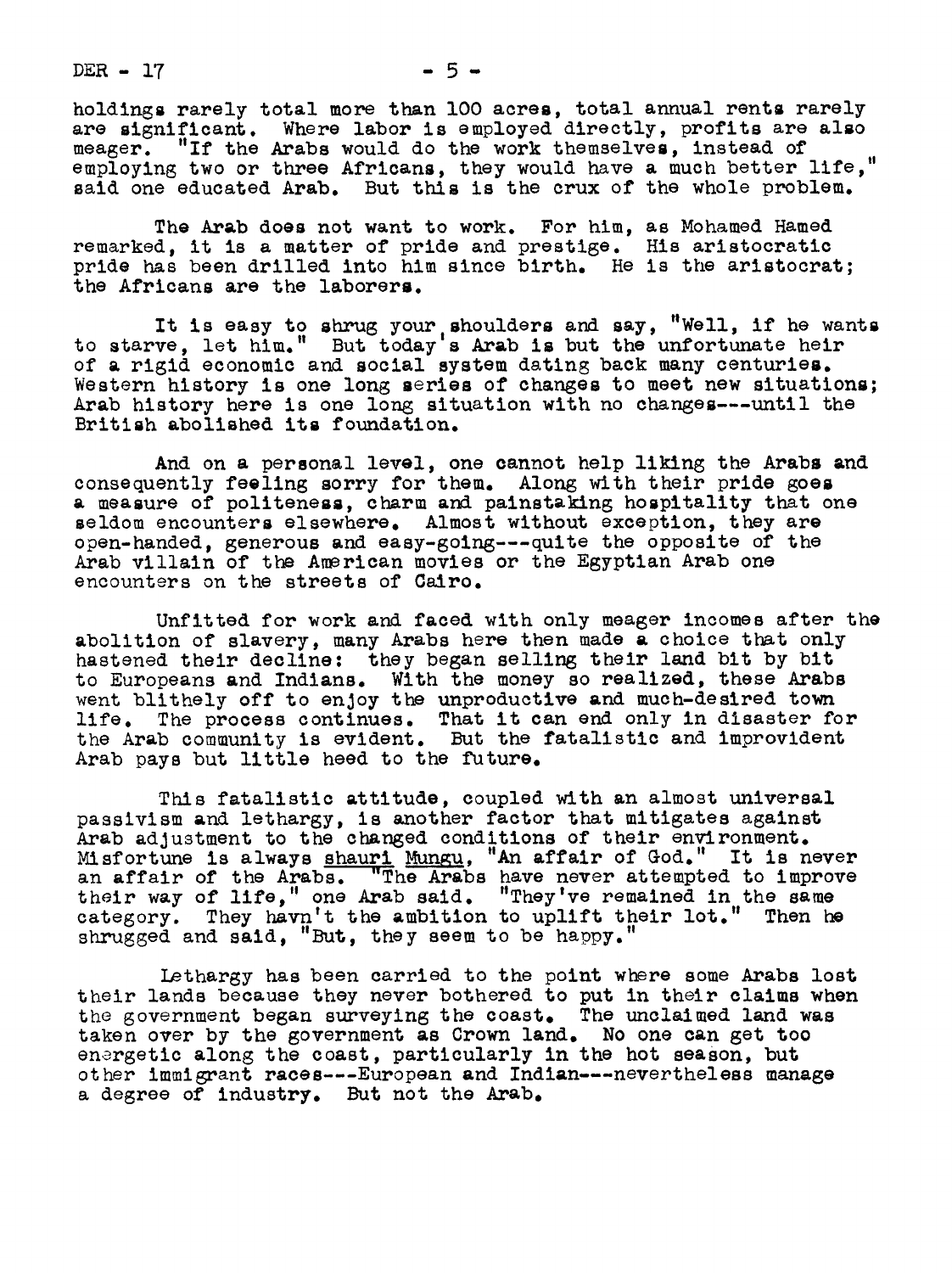$DER - 17$   $-6 -$ 

Educated Arabs do not take the shauri Mungu approach, but they are fond of blaming Arab troubles on that great, universal whipping boy in Kenya----the government. "When slavery was abolished," they say, "nothing was done by the government to train us to help ourselves. If the government had taught us to earn a living, if it had educated us, we would not be in this state today." What the government should have done is beside the point in this discussion. the idea that God helps those who help themselves is absent even among these Arabs.

The government at any rate is making an effort now to educate the Arab masses. But this has met with no howling success. "The Arabs talk a lot about modern education, but they're still chiefly interested in the Koran and Arabic." a European school official said.

An educated Arab put it another way: "The Arabs are nervous about European culture. They think once a boy receives an education, he goes astray." In isolated Lamu, the old Arab town least touched by western influences, the Arab elders vetoed construction of a cinema on grounds that it would corrupt the morals of the yours. So the young, eager for excitement and a look at the world, go off to the slums of Mombasa and Nairobi where they are exposed to more corruption than Hollywood could ever dream up.

With this ambivalent attitude toward education existing, the Arabs have to be coaxed financially to send their children to school. Primary fees in Arab schools outside Mombasa are six shillings (\$0.84) <sup>a</sup> year---lower han the fees paid, and paid willingly, by educationhungry Africans. Arab fees may be raised in the future, but the fear has been hat this would drive many Arab children back home. An estimated 50 per cent of all school-age Arab boys are attending classes now, but this figure is brought up by he high attendance in Mombasa, which is more modern-minded. Attendance elsewhere is low and all along the coast only a few Arab girls are sent to school.

The two facets of Arab character discussed so far---pride and an easy-golng attitude toward life---show up strongly in their relations with the Africans.

First, pride---and the man who typifies this is Sheikh Azan bin Rashid, the white-bearded Liwali of Lamu. Sheikh Azan speaks but little English. He is deeply steeped in the culture of the East and he has made three pilgrimages to Mecca in his 50-odd years, He has a remarkable degree of composure and charm and is every bit the Arab gent le man.

"All these ex-slaves are very well mannered," Sheikh Azan said with an ingenuous emile on his stark Semitic features and a gesture with the open palm. "They respect me as they would respect their old masters. But upcountry Africans don't respect anyone." (Here a frown crossed the tan forehead, as if Sheikh Azan were bothered by a particularly pesty fly. ) "They think they are equal to everybody. But they are wrong. They are very wrong." (The frown deepened, then there came another ingenuous smile and Sheikh Azan made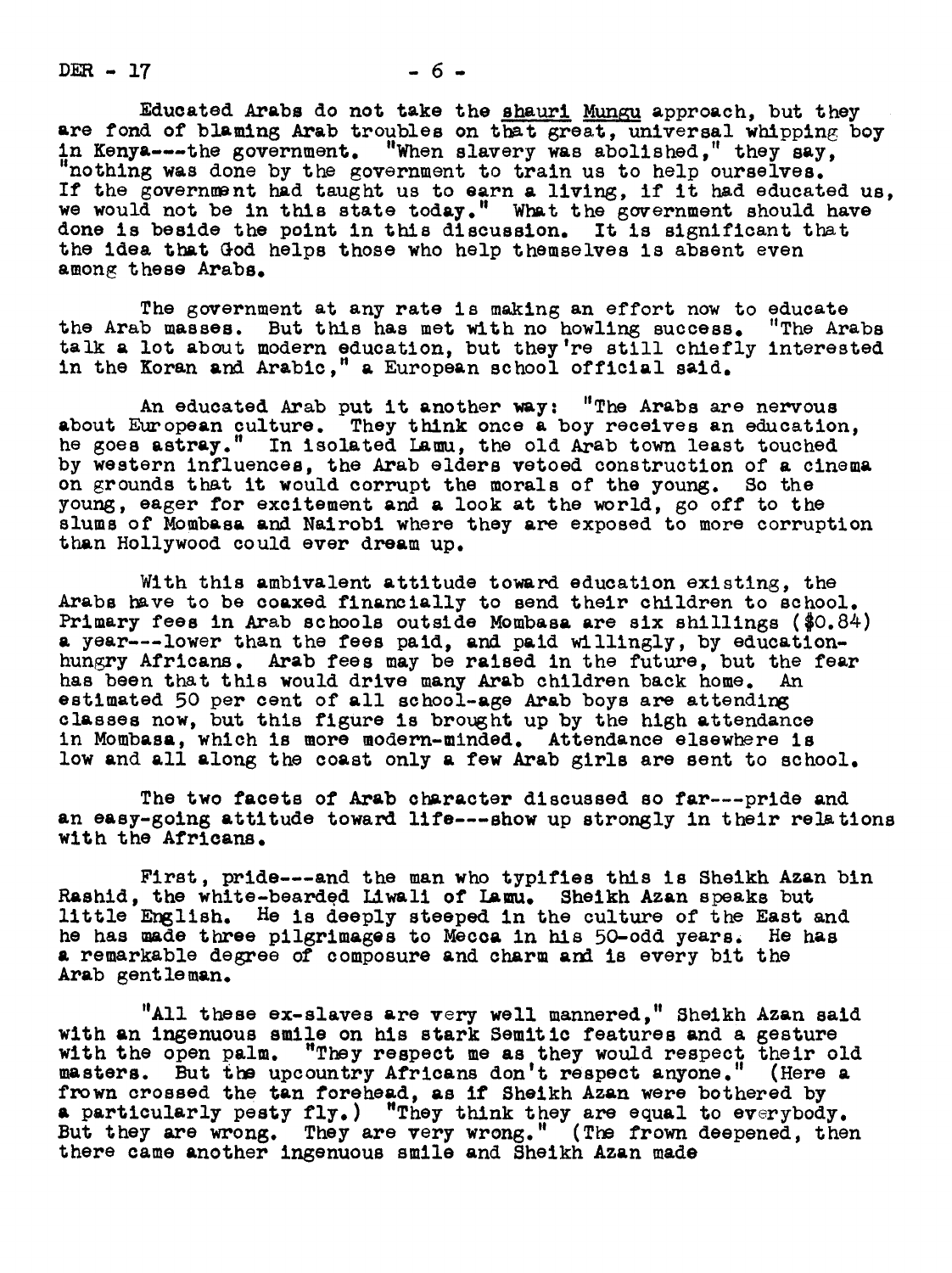$DER - 17$   $- 7 -$ 

another open-palmed gesture.) "In the Islamic culture, all people of high office and rank should be respected. It is a fact of life that there will always be classes. There will be a higher class and a lower class and respect must be forthcoming by the lower class."  $(A$  pause.) "The African is of the lower class.

But there is the other side to the Arab character as well. While he insists that the African is "inferior", he erects no color bars. He has no hesitation about inviting Africans te his home; he has no hesitation about marrying African women; he has no hesitation about worshipping shoulder-to-shoulder with his "inferior" brother-in-Mohamed.

The Arabs here have undergone a considerable degree of "Afrlcanization." Sheikh Azan's views on African "inferiority" were delivered in Kiswahili, which is basically a Bantu language although it does contain many Arabic words. Sheikh Azan does speak Arabic, but a large part of the Arab community here have long since forgotten their original tongue. They speak only Kiswahill. Some educated Arabs use English among themselves these days.

The Africanization of the Arab is most apparent in his skin color---Arabs here range from light tan to black. Under Arab custom, a man is an Arab as long as his father was considered to be an Arab; it makes no difference what his mother was. Thus if Fulanl, a pure Arab, marries a pure African girl and if succeeding generations of his male descendants do likewise, Fulani's great-great-grandson will be 15/16the African. But he still will be considered to be an Arab. Inevitably, some of Fulani's heirs will marry part- or pure-Arab girls, but this will only slow down the process, not halt it.

A good many predominantly-African types, particularly those living at the economic level of the Africans, undoubtedly get lost in the African stream. Yet one always finds black Arabs along the coast. The Arabs---partly from pride, but probably more so from the fact that women are unimportant in their society---see nothing unusual in this.

Arab pride, lethargy and fatalism have been given as reasons new prime, issues, we interest the environment. To these must be<br>retarding Arab adjustment to their new environment. To these must be<br>added another. the lack of cohesion in the community. "In the old added another: the lack of cohesion in the community. "In the old days we used to have feuds," said Sheikh Mbarak Ali Hinaway, the Liwali for the Coast, or chief Liwali, at Mombasa. "These days we don't fight any more, but we still don't like each other." The old feuds were so bitter that until the Omani Arabs came to the rescue, the East African Arabs could never cooperate enough to make a concerted effort to throw the Portuguese out.

The feud that raged for generations between Malindi and Mombasa was classic. Whenever Mombas& rose in revolt against its Portuguese g&rrisen, the Arab brothers at Mallndi quickly informed the main Portuguese forces, who in turn would come and level Mombasa for its impudence. "The Indians have many sects, but they get together and build magnificent schools," said an educated Arab. "What do we do? We do nothing but quarrel.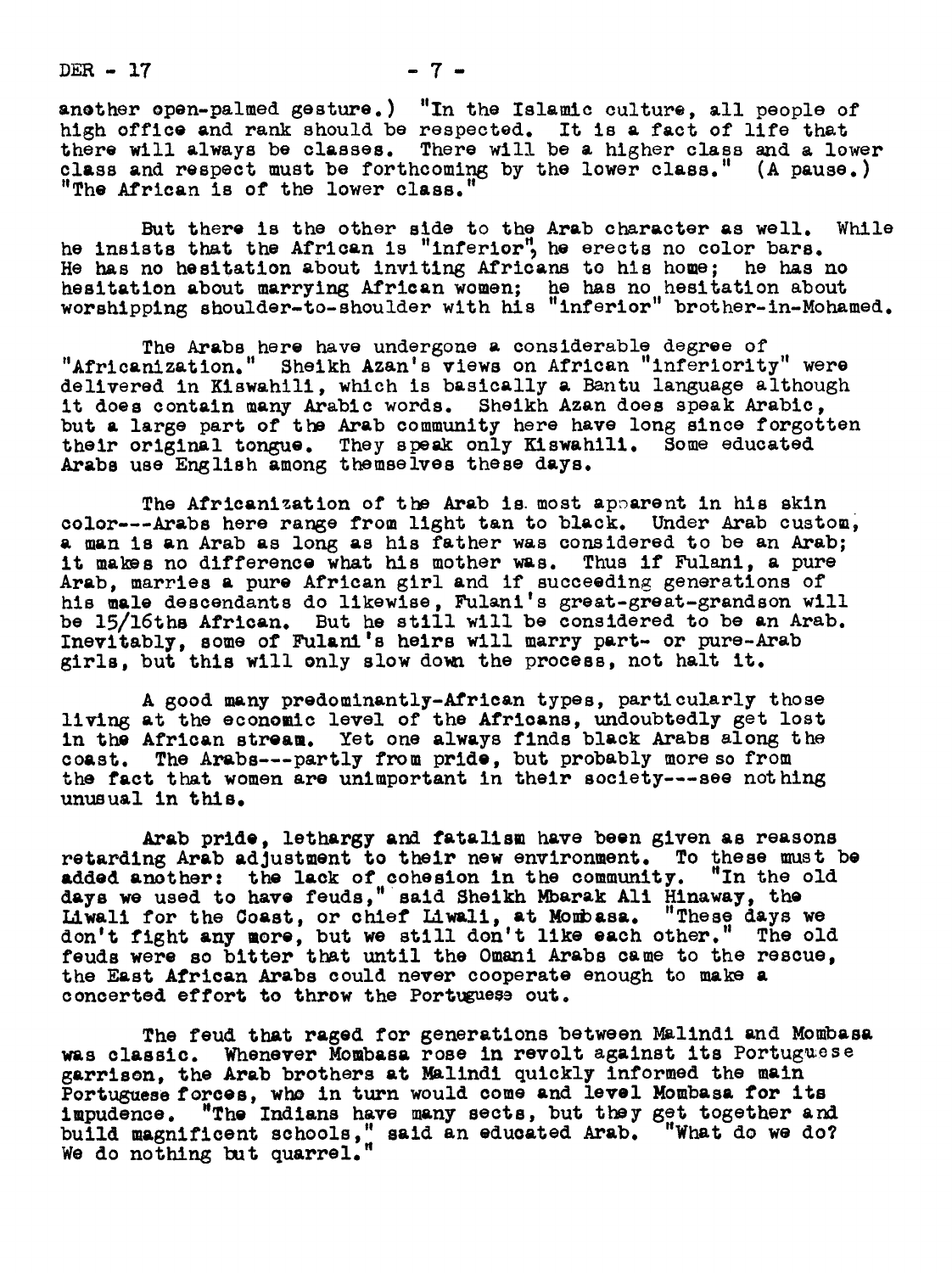$DER - 17$   $- 8 -$ 

What will happen to the Arabs? Will there be a renascence? Or will they become just another vanished civilization?

The educated Arabs worry about this a great deal. Some think that education will come to the rescue. But others feel that not even education is powerful enough to break through the crust of Arab conservatism and indifference. Few others in Kenya worry about this problem. The Arabs have become a forgotten race.

History will supply the answer to the question---I certainly wouldn't try. For the moment, though, some of the factors that may influence the outcome can be reviewed.

One of the chief factors is the Islamic religion and culture. It plays an important role in shaping the Arab's outlook on life. And it is this outlook that makes it difficult to cope with the times.

Islam teaches the individual to live in harmony with his environment and the converse of this is not to seek any radical changes in it. A Muslim scholar recently wrote in the East African Standard:

"The plants grow true to their seeds; the animals are guided by their instinct. In the whole of this universe, therefore, there is only one discordant element---the human will---which has to be trained into submission to the divine will so that there may be peace and harmony on the earth, and man also may fall in line with the religion of the universe, which is complete surrender to the will of the Creater. This is Islam.

Later on in the same article, the writer said: "The material inequalities of our worldly life will be found to be of no moment in the hereafter... Charity lies within the reach of the poorest."

The coastal Arabs here are deeply religious and mot of the ones I have met have impressed me by their tremendous inner peace. There are exceptions, of course, men nervous about European culture and educated men standing half way betweeu two worlds, but most Arabs epitomize all that is meant by self-mastery.

Western ideas of work for its own sake and continual improvement of one's environment leave the Arab cold. For him, contentment, religious devotion, contemplation and the subtle charms of carefullywoven social relationships are important. In an age when Europeans are rushing about, collecting ulcers and headaches and building up frantically for global wars, the Arab attitude can be admired and even envied. But it has its limitations. And these limitations become apoarent when a society is threatened with extinction at least partly because of its attitude toward life.

The influence of Islam as opposed to Christianity can be seen among the African converts to these two creeds. African Muhammadans lmost always remain cultivators of the soil. The Christians, with much haste and often much heartbreak, become clerks and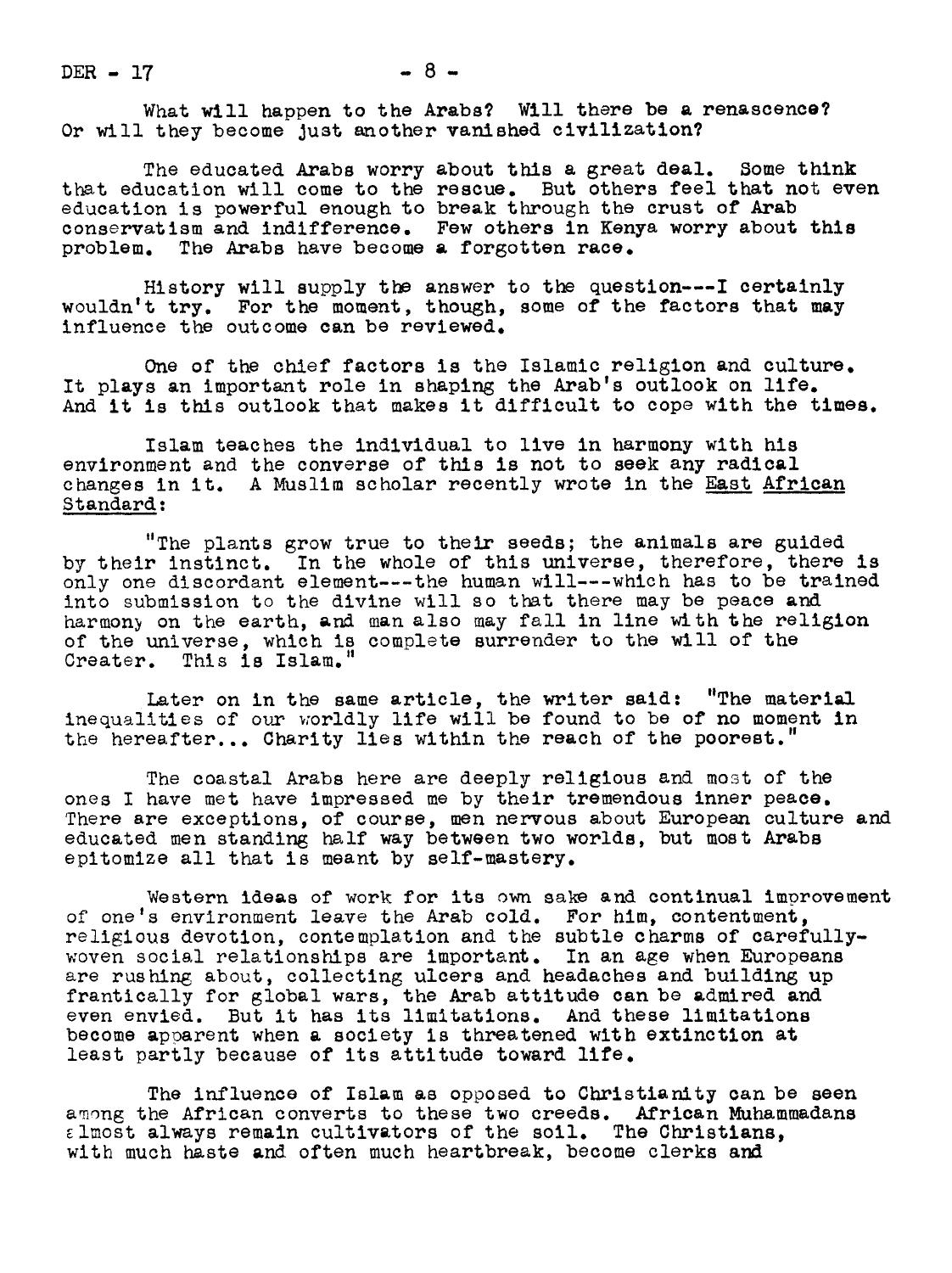DER - 17

professional men.

Little has been borrowed by the Arab masses from the Europeans here. By contrast, when the Europeans established contact with inland African tribes, most of these tribes quickly shed their old ways for a culture they found to be vastly superior. But the Arabs had a strong culture already and they had no desire to abandon it. As Professor Ralph Linton said: "However in the matter of culture transfer the old adage that you can lead a horse to water but you can't make him drink<br>is very much to the point."\*

Even "modernized" Arabs are determined to retain the Islamic culture, though they are eager to incorporate western technology and material advantages into their society. But whether God and a foreign Caesar can be served at once, without either suffering, remains to be seen. It would not be easy. The devout Arab, "nervous" about sohools and cinemas, is only too well aware of the difficulties that would ensue. \*\*

The Arab situation here from a material point of view is not very promising. Though their holdings are dwindling, they still are a land-owning class on the coast. At least for a while, their future will be linked with the land. There are no prospects of large-scale industrialization in Kenya in the near future. As far as is known, the colony is poor in natural resources and will remain primarily an agricultural ooumtry. But neither a continuation of agriculture or industrialization holds out much hope for the Arabs at this time.

Agriculture along the coast is generally backward and in many places it operates on not much more than & subsistence scale. Four factors figure into this: lack of transport, labor, water and capital.

The transport situation will improve. Already the Lamu to Malindi road is being rebuilt to make it an all-weather route. Hitherto, road transport north of the Tana River was cut off eight er nine months of the year because of floods. Marketing of produce and other products from the Lamu area will be easier now and should pep up that languid area.

The labor problem is a more difficult one. Upcountry populations have increased by leaps and bounds, but coastal populations have never followed suit. The land is not particularly good, nor is the climate, and certain diseases llke malaria and worms are endemic. Upcountry tribes have never moved into this void. They prefer their cool snd fertile, though crowded, highlands.

\* "The Processes of Culture Transfer," chapter 9 of "Acculturation in Seven American Indian Tribes," New York,  $1940$ . \*\* The Pakistani Muslims have made this adjustment, but, aside from all of the other differences in their background and culture, theirs is a different brand of Islam. Many are Ismaili Muslims or followers of the modern-minded Aga Khan. The orthodox Arabs do not consider them to be Muslims at all.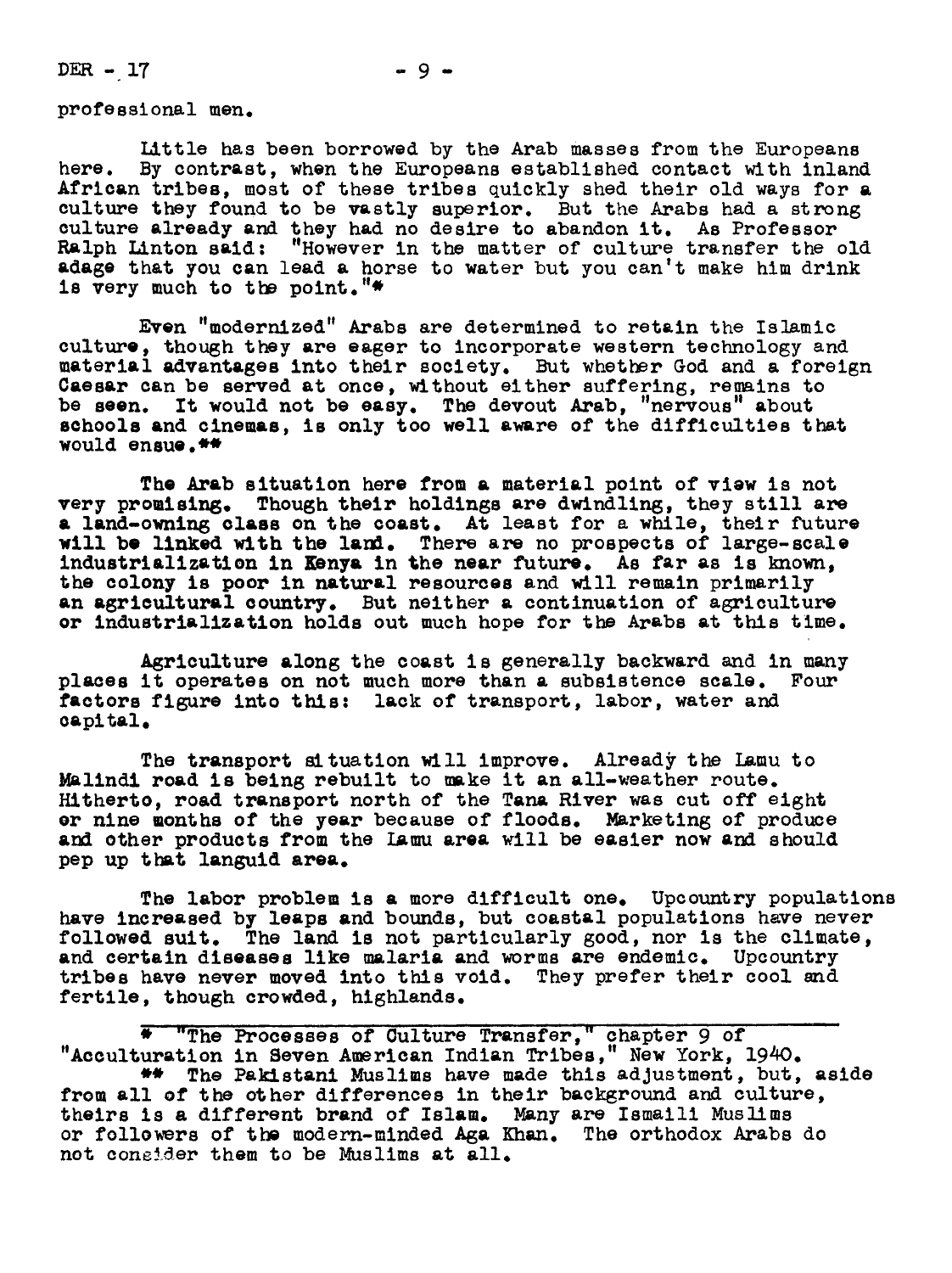$DER - 17$  - 10 -

Water is so scarce along the coast that desert-like bush extends almost to the sea in many places. Irrigation has been tried successfully at the Tana delta, but is limited by the fact that the watercourse is unstable. However there is no abundance of rivers along the coast and, equally important, no abundance of government funds.<br>Rainfall. too. is highly erratic and cannot be depended upon. "Where Rainfall, too, is highly erratic and cannot be depended upon. "Where there is water," one District Commissioner said, "you can't stop citrus from growing. Give us water and this would be another California.

Capital is badly needed for irrigation and other development work, but the Arabs haven't got it and the Indians so far have shown no considerable interest in the coast. Some large-scale sisal development---sisal will thrive where nothing else will---is being undertaken near Mombasa by European corporations. But, still, huge expanses of land lay idle and empty, covered with bush and suitable only for lonely elephants. Coastal land is open for sale to anyone with the money, in contrast to upcountry where most of the land is either reserved for Europeans---the white highlands-- or Africans---the native reserves.

If, as is likely, more large-scale development by big corporations takes place along the coast, the Arab will not fare too well. As has been seen, he is only too willing to sell his land. Company ownership would replace Arab land ownership along the coast and the Arab would have lost his only asset. Even if he didn't sell, he probably would find it difficult to compete in price with the mass-produced products of huge plantations.

Despite the obstacles, education, with the Arabs prepared to mingle into society at all levels---as professional men, businessmen,<br>planters, artisans and laborers---would seem to offer hope. There planters, artisans and laborers---would seem to offer hope. are a number of educated Arabs who realize this---men llke Sheikh Ali Muhsin Barwani of Zanzibar\*, the young intelligensia of Mombasa and older men llke Mohamed Hamed and the Liwali for the Coast. But it will be no easy thing for them to lead the other Arabs.

The educated Arabs are handicapped by a problem that hampers constructive African activity as well. The educated young men usually go into government Jobs. Too few good positions are available elsewhere in this undeveloped part of the world.

But the local equivalent of the Hatch Act forbids them from engaging in political activity and the definition of political activity is rather all-inclusive. Hence the best possible leaders are voiceless.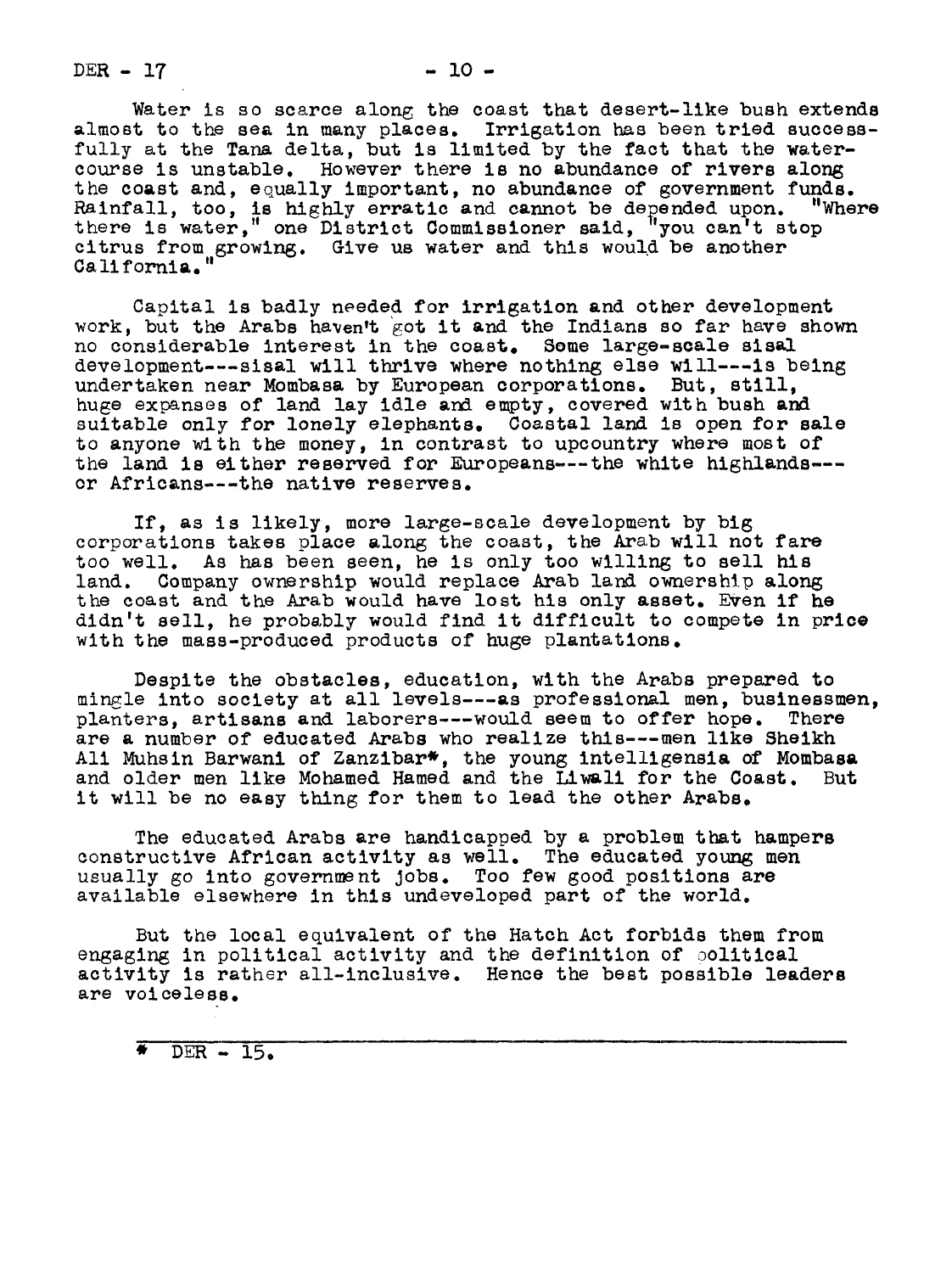$DER - 17$   $- 11$   $-$ 

The task of the educated Arabs, and of their British rulers, will be easier in cohesive Zanzibar than on the Kenya coast. Zanzibar has its rich clove industry and it has strong and recent traditions of greatness. Ever since the time when the Portugaese were expelled from this part of Africa, Zanzibar has taken the lead in Arab affairs. But the coast is poor and disorganized. Its only traditions of historical greatness are in the remote past.

Education is one hope, and there are two others as well for the Arabs. One is the fact that the Africans have made such astonishing progress. The spectacle of the once-despised African rising in some fields to posts that no Arab has yet attained has set many Arabs to thinking uneasily about their own future. It has Jolted some out of their lethargy and it may Jolt others.

The other hope is the infusion of new "blood." The Arabs who are here now are mostly from 0man. Immigration from there has slowed up now and today's Arab immigrants are chiefly from the Hadhramaut. Life there is harsh and difficult and the newcomers are quick and energetic people. They are from the lower classes (the upper classes emigrate to the East) and they are anxious to get ahead. They could be compared to the poor Europeans who poured into the United States through Ellis Island in the last century and helped to build America to what it is now.

In all the Arab schools I visited, I asked the teachers who the brightest pupils were. The teachers would point them out and then I would ask if they were Hadhramauti. With only a few exceptions, they always were.

The Hadhramauti are not burdened with traditions of aristrocratic pride. Many have become shopkeepers. Others have even taken on the lowly tasks of peddling coffee on the streets. With education, and the Hadhramauti are availing themselves of it, they would spread out through all levels of society much easier than their aristrocratic brethren from Oman. And within religlo-cultural limits, they would be more amenable to the adjustments that the Arab community must make if it is to survive.

 $-0-$ 

We talked about many of these things with Mohamed Hamed<br>over dinner that night. Finally he said, "What's the use?" We returned to the living room for coffee, black and bitter and served in tiny cups.

Dhows, Arab sailing craft of the type that had brought Mohamed Hamed's ancestors to Africa, were riding at anchor in the harbor, waiting for the kaskazi to change to the kusi, the south-south-east monsoon, so that they could go back to Arabia. The dhows had not changed a bit in all the centuries. Neither had the old part of Malindi, where the Liwali's house stands.